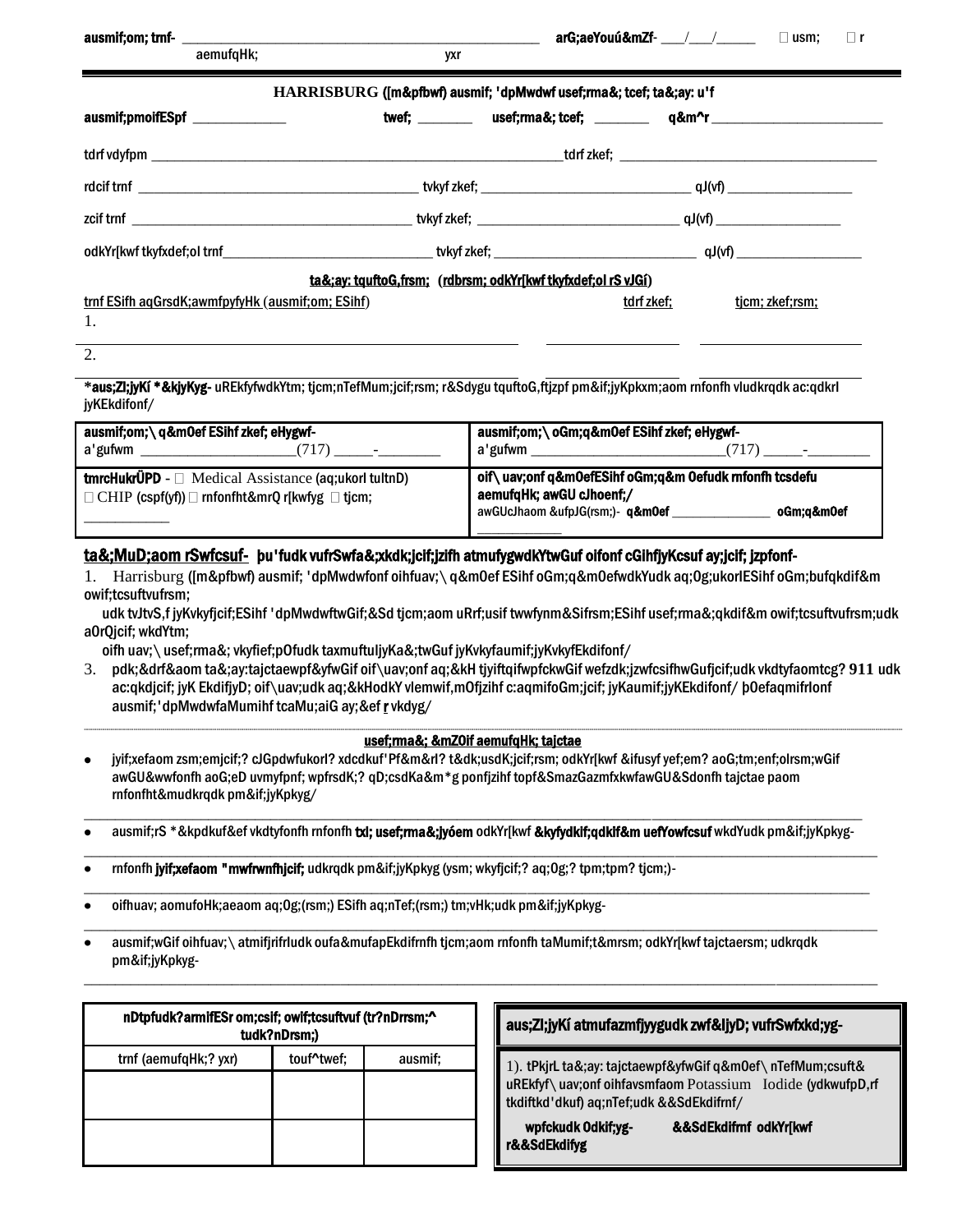| 2). ausmif; vrf; nTefcsufrsm; t& oif \uav; & & SdEkdifrnfh<br>atmufazmfjyyg aq;0g;rsm;udk aus;Zl;jyKí Okdif;yg-<br>Hydrocortisone ([dkuf'&dkaumf wDqkef;)<br><b>Tylenol (wdkifyDaem)</b><br>Ibuprofen (tkdkifAsLy&dkzef)<br>Cream (u&ifrf)<br>Tums(wrf;(pf)) |  |  |
|--------------------------------------------------------------------------------------------------------------------------------------------------------------------------------------------------------------------------------------------------------------|--|--|
|                                                                                                                                                                                                                                                              |  |  |

July 2000;12/03;3/04;7/04;6/10

rdb^tkyfxdef;ol vufrSwf

&ufpJG

# oufaocH taxmuftxm; pm&Gufpmwrf;

aus;Zl;jyKí \*&kjyKyg-ausmif;om;wpfOD;tm; aq;pmrJhO,f,IEkdifonfh aq;Og;rsm;udk oHk;&uf (3) qufwkduf odkYr[kwf ausmif; oHk;vywfumv twGif; wlnDaom tajctaetwGuf aq;nTef;oHk; (3) MudrfxufydkjyD; ay;vdrfhrnf r[kwfyg/

## OTC (aq;pmrJh 0,f,IEkdifaom) aq;Og; pDrHcefYcJGa&;qkdif&m oufaocH taxmuftxm; pm&Gufpmwrf;

| &ufpJG | tcsdef | aq;0g;^oHk;pJG &mfhyrmP | ay;&aom<br>taMumif;jycsuf | oHk;oyfcsufrsm; | tmf\tp<br>tu©&m |
|--------|--------|-------------------------|---------------------------|-----------------|-----------------|
|        |        |                         |                           |                 |                 |
|        |        |                         |                           |                 |                 |
|        |        |                         |                           |                 |                 |
|        |        |                         |                           |                 |                 |
|        |        |                         |                           |                 |                 |
|        |        |                         |                           |                 |                 |
|        |        |                         |                           |                 |                 |
|        |        |                         |                           |                 |                 |
|        |        |                         |                           |                 |                 |
|        |        |                         |                           |                 |                 |
|        |        |                         |                           |                 |                 |
|        |        |                         |                           |                 |                 |
|        |        |                         |                           |                 |                 |
|        |        |                         |                           |                 |                 |
|        |        |                         |                           |                 |                 |
|        |        |                         |                           |                 |                 |

| vufrSwf | trnf \tp tu©&m |
|---------|----------------|